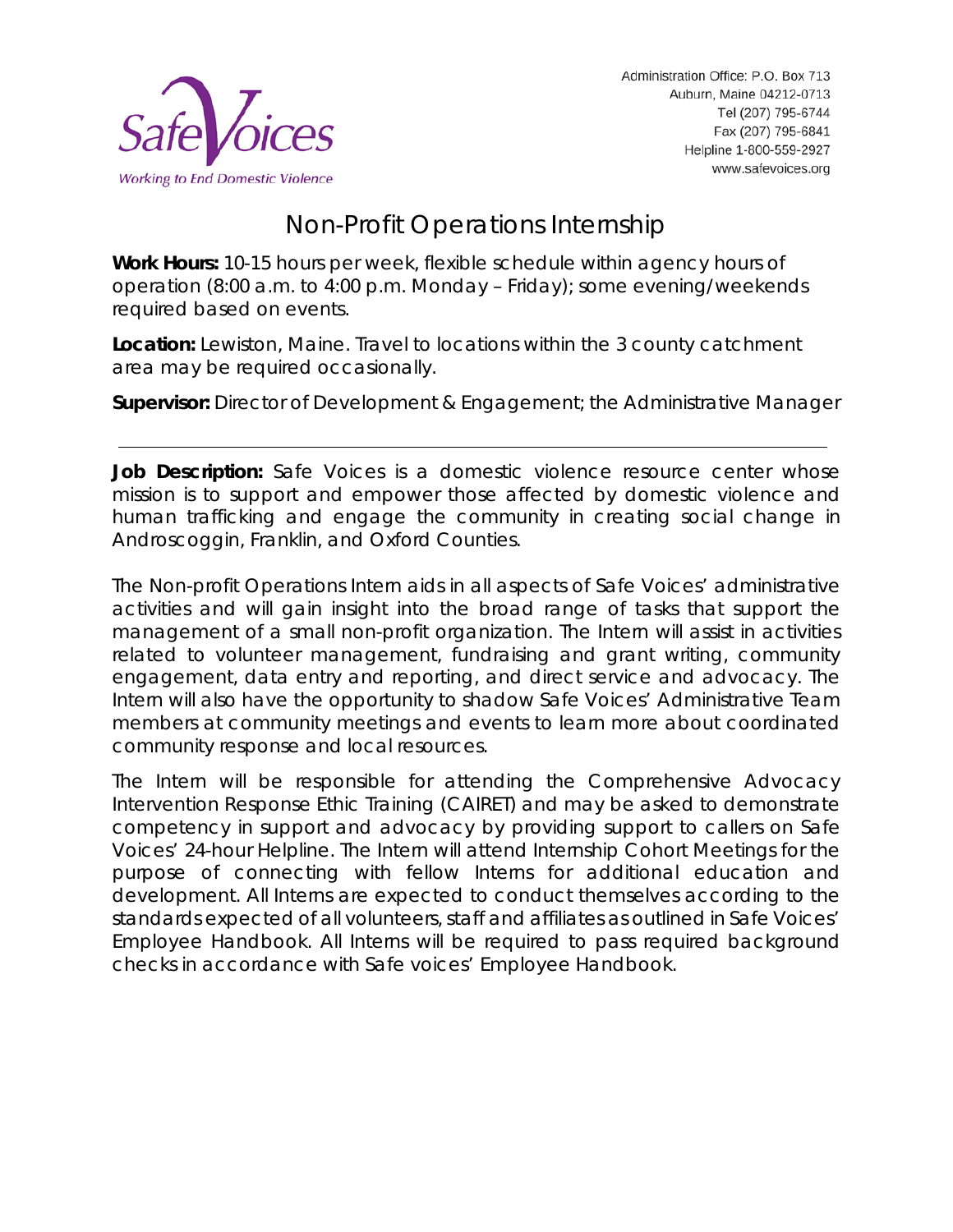

## **ESSENTIAL TASKS:**

## **1. Financial Development:**

- Research corporate and private giving prospects
- Support grant writing efforts, including potential to draft and submit a grant request
- Assist with gift processing and data entry related to fundraising
- Assist in coordination of Feed-A-Family and Adopt-A-Family program (Fall semester) and annual 5K and Domestic Violence Summit (spring semester)
- Coordinate Municipal Campaign solicitations
- Assist in volunteer/intern recruitment efforts and maintenance of volunteer personnel files

## **2. Community Engagement:**

- Serve on and facilitate the work of relevant event planning committees
- Assist in the development of promotional materials, direct marketing, press releases and media advisories
- Assist in the development of awareness materials regarding domestic violence and sex trafficking and exploitation
- Assist with data entry related to volunteer programs
- Represent Safe Voices at tabling events throughout the community

### **3. Other Administrative Support**

• Support Directors and the Administrative Manager as needed, including but not limited to, filing, answering phones and doors, client support, donation acceptance, data collection and special projects.

### **AGENCY ACTIVITIES:**

- Attend Internship Meetings
- Complete the CAIRET training
- Demonstrate advocacy proficiencies by taking shifts on Safe Voices' 24-hour Helpline.
- Serve as a representative of the agency between the College/University and the community
- Participate in agency events and activities as assigned, including monthly staff meetings
- Assist with general office work, including filing, copying, and answering phones